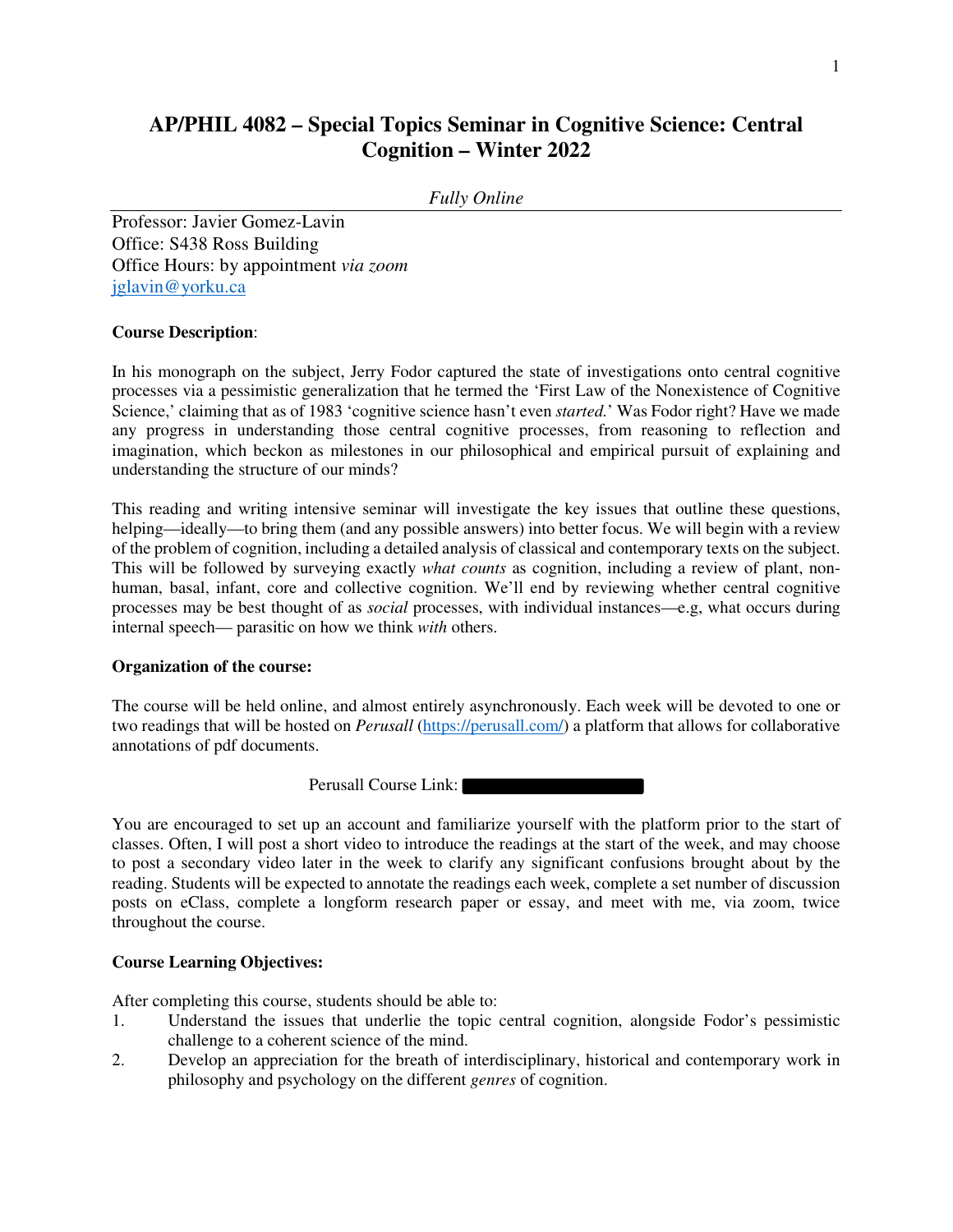- 3. Demonstrate an ability to consistently and productively engage with a series of rich texts on a virtual platform, and lead peers in written, collaborative discussions of these texts.
- 4. Demonstrate a capacity to critically and charitably engage with contemporary empirical psychology.
- 5. Demonstrate an ability to write a succinct, clear, and charitable argumentative based essay analyzing the limits and issues of central cognition.

#### **Course Prerequisites**:

Prerequisite / Co-requisite: At least nine credits in AP/PHIL courses, including at least three credits from the following: AP/PHIL 3260 3.00 or AP/PHIL 3265 3.00

#### **Technical Requirements for Taking the Course**:

The course will be hosted entirely online. Students are required to have easy access to an up-to-date PC, Mac, or Linux compatible computer (persuall **does not** work well with mobile devices), and stable enough internet connection, to be able to: (a) watch recorded videos, (b) annotate texts hosted on perusall.com, (c) complete discussion posts, and (d) complete zoom calls with the professor.

#### **Course Requirements & Assessment (subject to change)**:

Each week will feature one to two primary readings, often placed alongside youtube videos or other media. These are often difficult texts and will reward multiple reviews. Expect to spend at least three hours outside of class on these texts per week. We will cover nearly 400 pages of reading over the course, much of which will be self-directed.

Weekly Annotations 30% (10 x 3%): Students are required to annotate the text(s) every week on Perusall.com. Successful (i.e., full credit) annotations will: (a) engage with the professor's annotations, (b) engage with peer annotations and discussion threads, and (c) make use of the suite of evaluation systems offered by perusall (e.g., up-voting, confusion reporting etc.) I will post a video that walks through how the system works the first week of classes. You are encouraged to set up an account and familiarize yourself with the platform prior to the start of classes. Given that students have five (or more) days to annotate a text, there will be no "make-ups" for annotations.

**Discussion threads 15% (3 x 5%):** The readings for each week are themed around a given topic and are often split among a series of papers or chapters. At the start of the course, students will **commit** to starting discussion threads for **three** readings (specific papers or chapters) throughout the semester. Presently there are "30" readings available. Some of these readings will be prioritized for having more than one student complete a discussion thread. During the first week of classes, students will sign up (using a google sheet) to complete discussion threads (on perusall) for the given readings. The goal of these threads is to succinctly (under 200 words or so) summarize key points of the reading, and to prompt your peers into a discussion on perusall by posing a few constructive questions (e.g., two to three). Discussion threads *must be* **posted to Perusall by the end of business Wednesday** each week. Tardy or missed discussion threads will be heavily penalized. You may not be allowed to "make-up" a discussion thread. Discussion threads "count" for your weekly annotations for that given week.

**One-on-one meetings: 5% (2 x 2.5%):** 10 minute zoom meetings with each student at the beginning and end of the semester, sign up information will be posted on eclass the first week of courses.

Paper: 1 x 50% One longform, "IBAC" styled research paper or essay will be due at the end of term (date tbd). The paper will deal with issues of central cognition, but may bring in outside interests or related topics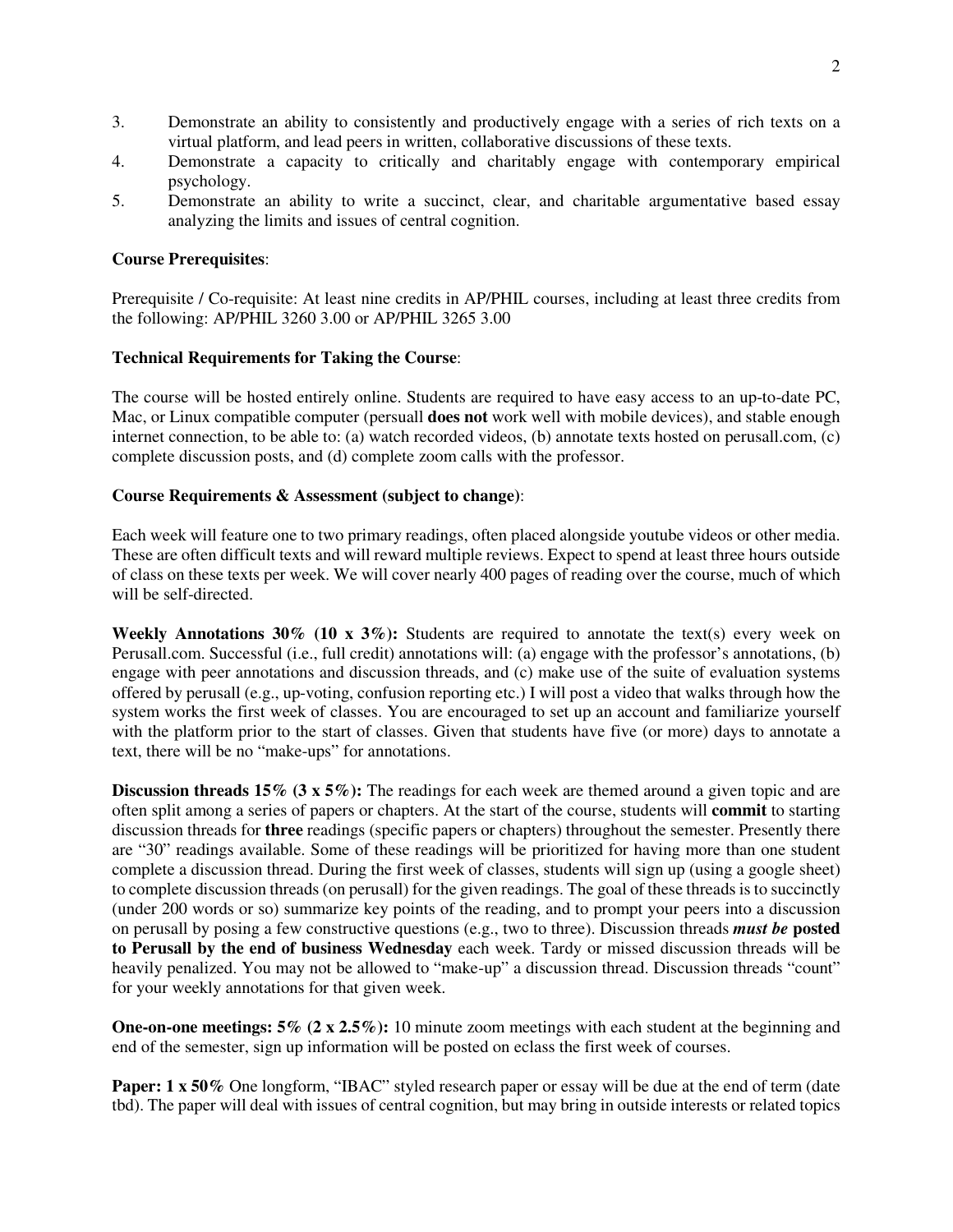at the professor's discretion. The paper will be graded in a **scaffolded** fashion, with components due on Turnitin.com at various points during the semester. Early in the semester, each student will have a short zoom meeting with the professor to discuss their project (5%). Shortly afterwards, students will submit an outline and bibliography for review (5%), followed by their "Background" section (10%), in turn followed by their "Analysis" section (10%). Near the end of the semester, students will have a second short zoom meeting with the professor to discuss how to edit and improve their draft (5%). The final paper (15%) will be turned in at the end of the semester. Plagiarism (e.g., using language and materials of another without proper citation) **will not be tolerated**.

# **Policies:**

- I only allow incompletes for genuinely extraordinary reasons.
- I do not provide extra-credit opportunities.
- Keep in mind that I may not respond to your email outside of business hours (e.g., in the evening, over holidays, or during weekends).
- **Plagiarism and Cheating**: Under no circumstances will plagiarism or cheating be tolerated.

**Attendance**: Attendance is mandatory, in the sense that discussion threads must be completed in the weeks when students commit to them, and students are required to annotate the readings every week.

## **Grading:**

Weekly annotations will be graded as Exemplarily, Pass, or Fail, with a corresponding point reduction. The chart below details how to convert your overall weekly annotation grade to letter grades for that portion of the course:

| $\ddot{\phantom{a}}$<br>66 A<br>$\lambda$<br>71.T | $\left($ $\left($ $\wedge$ $\right)$ $\right)$<br>. .              | $\mathbf{B}^+$<br>$\cdots$ | 5522<br>∸ | $\cdots$<br>$\epsilon$<br>ັ         | (673)<br>∼ | 65<br>$\cdot$<br>$\boldsymbol{\nu}$ + | 55<br>∸           | $\mathfrak{c}_{\mathbf{C}}$<br>. . | $\cdot$ "F" |
|---------------------------------------------------|--------------------------------------------------------------------|----------------------------|-----------|-------------------------------------|------------|---------------------------------------|-------------------|------------------------------------|-------------|
| 28-30                                             | $\sim$<br>$\sim$ $\sim$<br>$\mathbf{v}$<br>- ب س<br>$\overline{a}$ | $22 - 24$                  | 20-22     | .1 Q<br>$\overline{ }$<br>. .<br>л, | -4<br>1 V  | $\sim$<br>. .<br>. .<br>. .           | -4 -<br>ч.<br>. . | . ნ-ბ                              | ั∪          |

Discussion posts and paper components will be graded letter-wise (i.e., A+, A, B+, B etc.). For the purposes of estimation, when converting from a ordinal (letter) scale to a continuous (percentage) scale, *I* use a truncated measure that corresponds more closely to US American standards (e.g. A+ = 95% or greater, A = 90-94.9%, and so forth) rather than York's bizarre percentage-conversion guidelines (where an A can be anywhere from an 80-89 but a B only covers half the range [i.e. 70-74]). Bear in mind that percentages are estimates, *letter grades* are what are entered into York's system at the end of the semester.

If you wish to estimate your final grade, convert respective letter grades into a ballpark percentage score, multiply by their respective weightings, add them then reconvert the result into a letter grade using the same scale as before. This is, of course, only a rough estimate.

Here's an example below that uses York's typical percentage-conversion guidelines:

| <b>Annotations</b>  | <b>Discussion Threads</b> | <b>Final Paper</b> | <b>Estimated Grade</b>     |
|---------------------|---------------------------|--------------------|----------------------------|
| $22 \rightarrow B+$ |                           |                    |                            |
|                     |                           | 73                 | $(77*,3)+(85*,15)+(73*,5)$ |
|                     |                           |                    | $+5 = 77.35$ rep           |

*Conversion: B+* ish

Depending on meeting grade it could stay as a B+ or become a B

*"Wait, why can't our work just be graded along a percentage scale?"* This is good question, but ultimately, as a third-year philosophy course, our task is not to memorize a series of facts or formulae, but rather to identify, critique and build written arguments that are often more than the sum of their parts. As such it's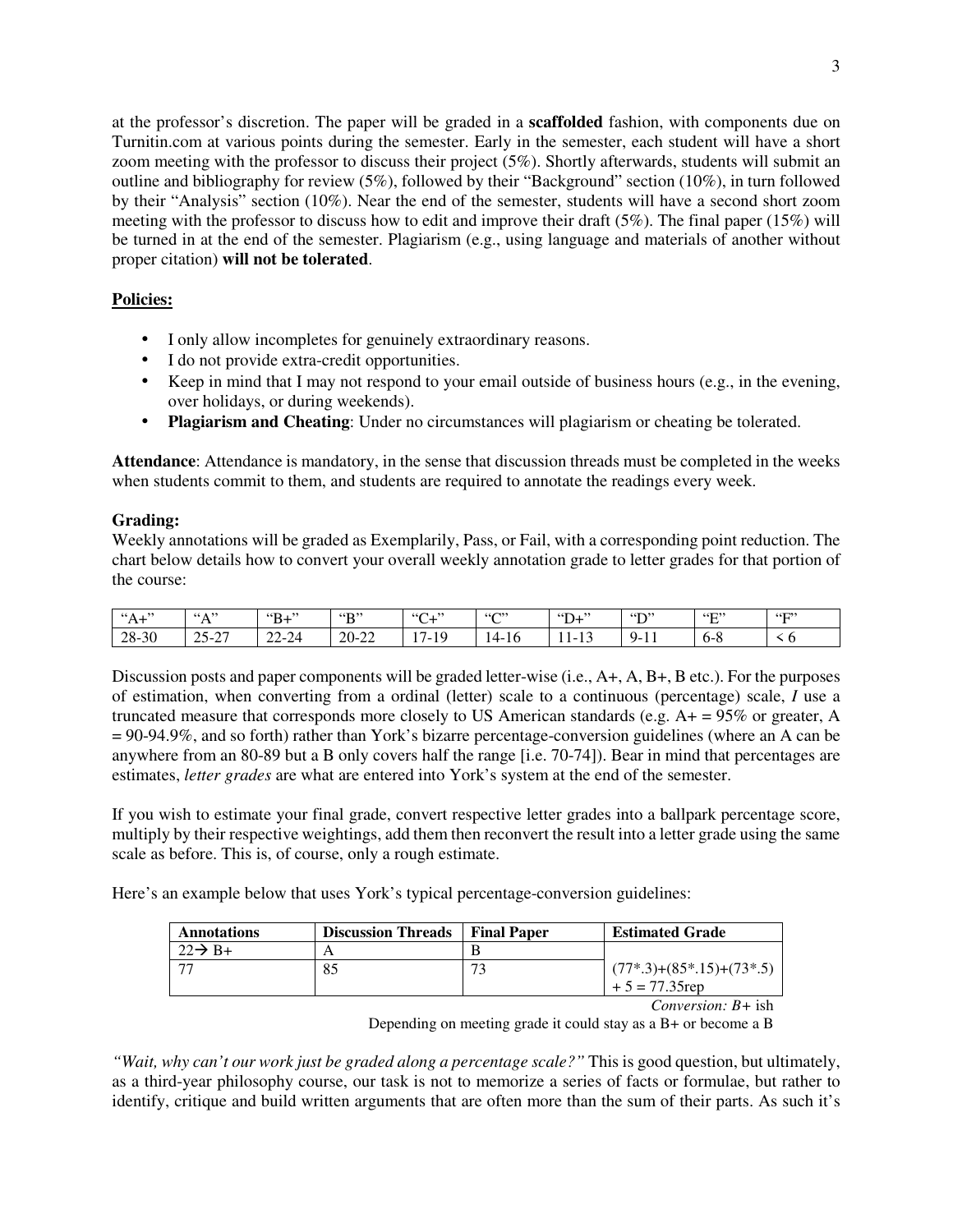not feasible or even pedagogically sound to assign a *quantitative* score to most work in this course. What makes one argument or essay a 90% instead of a 85% or "5" instead of a "6"? Why not a "5.5"? Why not a "5.52"? and so on. Why is one component (e.g., have a thesis statement) worth 1 point and not 2, or three?

Rather, if it helps, you can think of the letter grades as follows: "A+" Excellent, really stand-out work. "A" Very good, no obvious flaws or errors. "B+" Entirely satisfactory, but missing a few details. "B" satisfactory, but missing some key details or elements. "C+" Not entirely satisfactory, though perhaps shows genuine effort. "C" borderline satisfactory, barely meets the criteria set out. "D" incomplete or otherwise marginally acceptable etc.

**Makeups**: There are no "make-ups" allowed.

**Assignment Submissions**: Assignments will be submitted via eClass or pursall.

**Papers:** Late papers will generally not be accepted (as you will have written most of the paper throughout the semester). Late submission of paper components will be noted and penalties will apply. Missing scheduled zoom meetings with the professor will likewise be penalized.

**Contacting the instructor**: You should contact the instructor via email or the eClass direct message function. Please note that we will be responding to messages within 24 hours during working days (i.e. not on weekends or holidays).

**Academic honesty and integrity:** In this course, we strive to maintain academic integrity to the highest extent possible. All submitted coursework must be an expression of the student's own understanding and ideas. Please familiarize yourself with the meaning of academic integrity by completing SPARK's Academic Integrity module at the beginning of the course. Breaches of academic integrity range from cheating to plagiarism (i.e., the improper crediting of another's work, the representation of another's ideas as your own, etc.). All instances of academic dishonesty in this course will be reported to the appropriate university authorities, and can be punishable according to the Senate Policy on Academic Honesty.

**Turnitin:** To promote academic integrity in this course, students will be normally required to submit their written assignments to Turnitin (via the course eClass) for a review of textual similarity and the detection of possible plagiarism. In so doing, students will allow their material to be included as source documents in the Turnitin.com reference database, where they will be used only for the purpose of detecting plagiarism. The terms that apply to the University's use of the Turnitin service are described on the Turnitin.com website.

**Course recordings:** Any recordings for this course should be used for educational purposes only and as a means for enhancing accessibility. Students do not have permission to duplicate, copy and/or distribute the recordings outside of the class (these acts can violate not only copyright laws but also FIPPA).

**Student conduct:** All students are expected to treat their fellow students and the instructor with respect and charity, both in class in person and on any of our online platforms. Especially through mediums like Zoom, Perusall and the course eClass, no form of harassment, trolling, or disrespect will be tolerated.

**Student Accommodations:** We are committed to fairly accommodating students with disabilities. Please contact the instructors and Student Accessibility Services (https://accessibility.students.yorku.ca/) as soon as possible, and we will all work together to find a fair accommodation. Note that in addition to sending the letter, accommodations for individual assignments must specifically be requested well ahead of the assignment's deadline.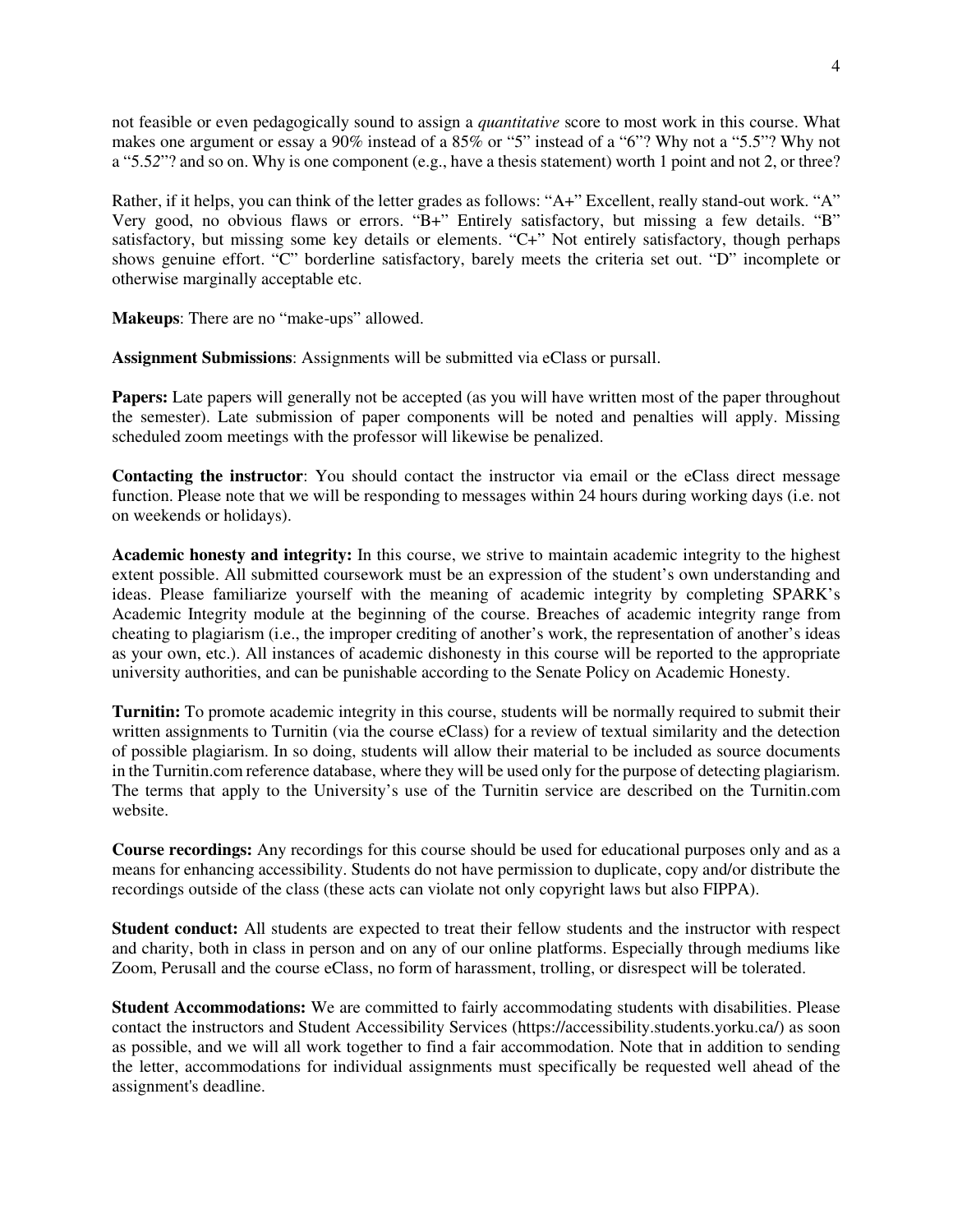**Zoom sessions:** Recordings of my explanations (which only involve myself) and my slides (when used) will be made available on eClass. You also do not have permission to reproduce any lecture recordings on any platforms or websites outside of eClass.

**Video policy:** You are encouraged to use your video during your meetings with your instructor, if privacy or tech issues are not preventing you from doing otherwise. If you do need to keep your video off, please be sure to put a profile photo on your Zoom account, so that your classmates feel like they are talking to a person, rather than a black box with a name in it.

# **Texts – tentative reading list**

Readings will be posted on our Perusall class website (linked via eClass). It is your responsibility to check both sites for new readings as they are made available.

- Professor's annotations on Perusall, and accompanying video on eclass should drop by end of business on the date listed on the syllabus (e.g., Wednesdays).
- Discussion posts are due by end of business on the date listed on the syllabus (e.g., Wednesdays).
- Annotations are due by the following Monday, by end of business.

*As an example:* 

| 26- | Maybe psychology        | <b>Kahneman:</b> Thinking Fast and Slow, | - Annotations due by |
|-----|-------------------------|------------------------------------------|----------------------|
| Jan | was right all along, or | Chapters 1, 2, 3, and 4                  | 1/31                 |
|     | how dualism will        |                                          |                      |
|     | save the (mental) day   |                                          |                      |

This entry can be read as follows: Professor's annotations, videos (if required), and Student's discussion posts will be uploaded to *Perusall* before end of business (around 5pm, EST) on *Wednesday*, January 26<sup>th</sup>. They can, of note, be uploaded earlier (e.g., Monday the 24<sup>th</sup>). Your annotations will be due by end of business, Monday the 31<sup>st</sup>. Grades will be tabulated for Discussion posts, annotations etc. on the following day.

|                             | Date   | <b>Topic</b>                | <b>Reading</b>                                     | <b>Assignments</b>         |
|-----------------------------|--------|-----------------------------|----------------------------------------------------|----------------------------|
|                             |        |                             |                                                    |                            |
|                             | $12 -$ | Syllabus day                | Fodor, Jerry (1985). "Precis of Modularity of      | - Practice annotations on  |
|                             | Jan    | video on eClass             | $Mind$ " 1-5.                                      | syllabus and Fodor (due    |
|                             |        |                             | <b>Gomez-Lavin, J.</b> (ms) this syllabus that     | by $1/17$ ).               |
|                             |        |                             | you're reading now.                                | - Sign up for <b>three</b> |
|                             |        |                             |                                                    | discussion post sections   |
|                             |        |                             |                                                    | by $1/17$                  |
| $\mathcal{D}_{\mathcal{L}}$ | 19-    | <i>Pinker vs. Fodor, or</i> | <b>Pinker:</b> So how does the mind work?          | - Annotations due by       |
|                             | Jan    | how <i>does</i> the mind    | <b>Fodor:</b> Reply to Steven Pinker "So how does" | $1/24$ (A1)                |
|                             |        | work?                       | the mind work?"                                    |                            |
|                             |        |                             | <b>Pinker:</b> A reply to Jerry Fodor on How the   |                            |
|                             |        |                             | Mind Works                                         |                            |
| 3                           | $26-$  | Maybe psychology            | <b>Kahneman:</b> Thinking Fast and Slow,           | - Annotations due by       |
|                             | Jan    | was right all along, or     | Chapters 1, 2, 3, and $4$                          | $1/31$ (A2)                |